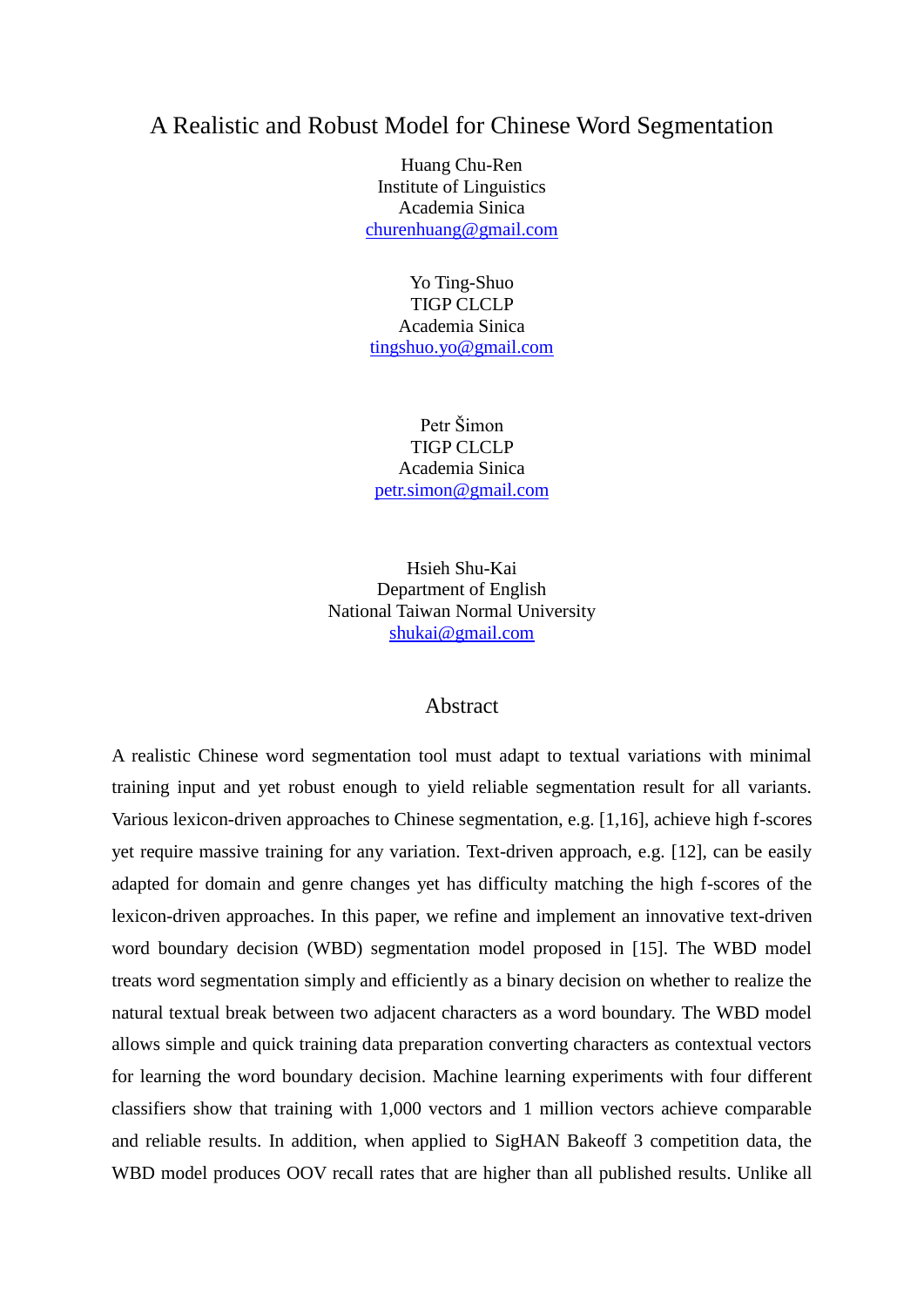previous work, our OOV recall rate is comparable to our own F-score. Both experiments support the claim that the WBD model is a realistic model for Chinese word segmentation as it can be easily adapted for new variants with robust result. In conclusion, we will discuss linguistic ramifications as well as future implications for the WBD approach.

Keywords: segmentation.

#### 1. Background and Motivation

The paper deals with the fundamental issue why Chinese word segmentation remains a research topic and not a language technology application after more than twenty years of intensive study. Chinese text is typically presented as a continuous string of characters without conventionalized demarcation of word boundaries. Hence tokenization of words, commonly called word segmentation in literature, is a pre-requisite first step for Chinese language processing. Recent advances in Chinese word segmentation (CWS) include popular standardized competitions run by ACL SigHAN and typically high F-scores around 0.95 from leading teams [8]. However, these results are achieved at the cost of high computational demands, including massive resources and long machine learning time. In fact, all leading systems are expected to under-perform substantially without prior substantial training. It is also important to note that SigHAN competitions are conducted under the assumption that a segmentation program must be tuned separately for different source texts and will perform differently. This is a bow to the fact that different communities may conventionalize the concept of word differently; but also an implicit concession that it is hard for existing segmentation programs to deal with textual variations robustly.

[15] proposed an innovative model for Chinese word segmentation which formulates it as simple two class classification task without having to refer to massive lexical knowledge base. We refine and implement this Word Boundary Decision (WBD) model and show that it is indeed realistic and robust. With drastically smaller demand on computational resources, we achieved comparable F-score with leading Bakeoff3 teams and outperform all on OOV recall, the most reliable criterion to show that our system deals with new events effectively.

In what follows, we will discuss modeling issues and survey previous work in the first section. The WBD model will be introduced in the second section. This is followed by a description of the machine learning model is trained in Section 4. Results of applying this implementation to SigHAN Bakeoff3 data is presented in Section 5. We conclude with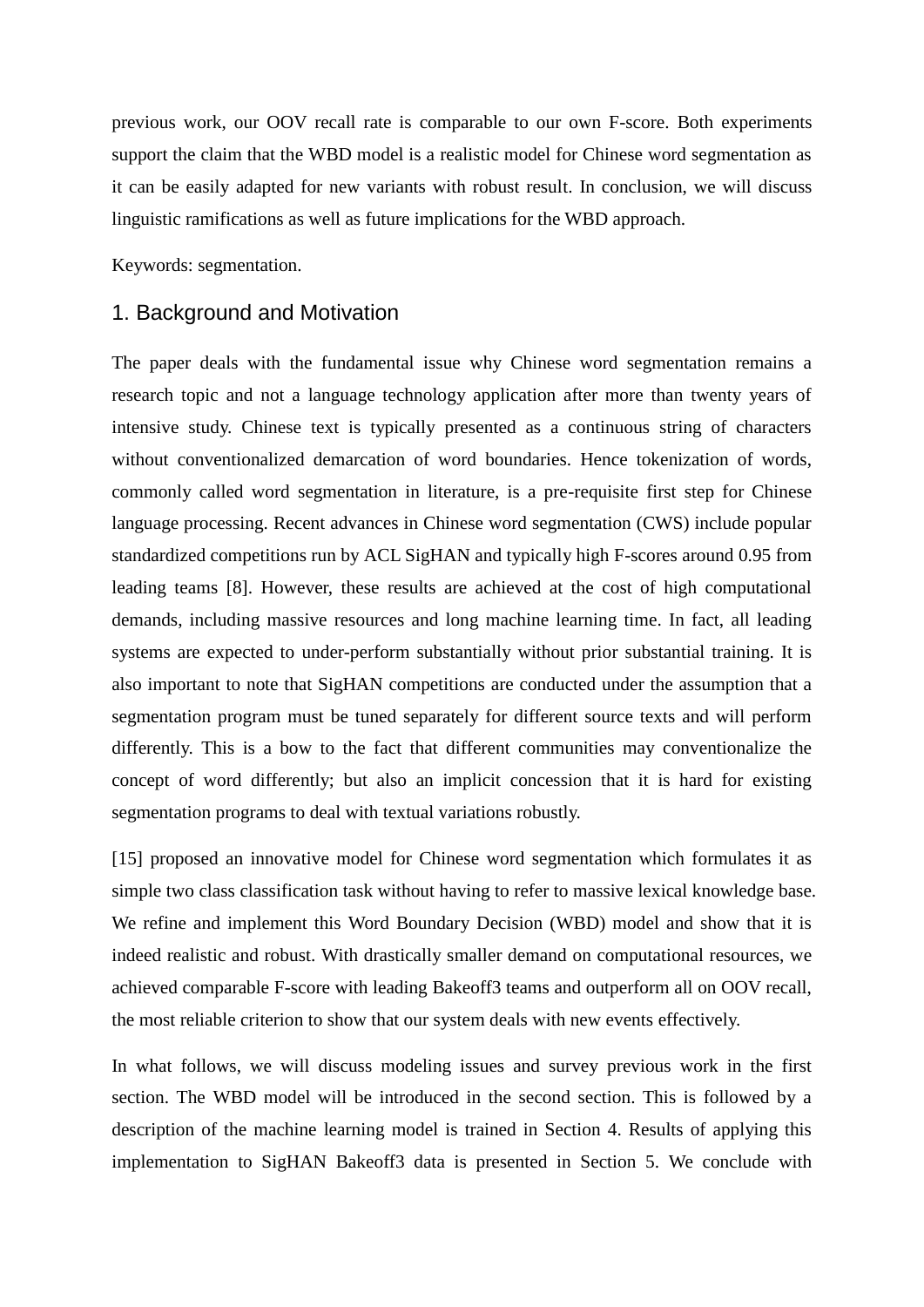discussion of theoretical ramifications and implications in Section 6.

# 2. How to model Chinese word segmentation

The performance of CWS systems is directly influenced by their design criteria and how Chinese word segmentation task is modeled. These modeling issues did not receive in-depth discussion in previous literature:

**Modeling Segmentation**. The input to Chinese word segmentation is a string of characters. However, the task of segmentation can be modeled differently. All previous work share the assumption that the task of segmentation is to find our all segments of the string that are words. This can be done intuitively by dictionary lookup, or be looking at strength of collocation within a string, e.g. [12]. Recent studies, e.g. [14, 16, 5, 17], reduce the complexity of this model and avoided the thorny issue of the elusive concept of word at the same time by modeling segmentation as learning the likelihood of characters being the edges of these word strings. These studies showed that, with sufficient features, machine learning algorithms can learn from training corpus and use their inherent model to tokenize Chinese text satisfactorily. The antagonistic null hypothesis of treating segmentation as simply identifying inherent textual breaks between two adjacent characters was never pursued.

**Out-of-Vocabulary Words**. Identification of Out-of Vocabulary words (OOV, sometimes conveniently referred to as new words) has been a challenge to all systems due to data sparseness problem, as well as for dealing with true neologisms which cannot be learned from training data per se. This requirement means that CWS system design must incorporate explicit or implicit morphology knowledge to assure appropriate sensitivity to context in which potential words occur as previously unseen character sequences.

**Language Variations**. Especially among different Chinese speaking communities. Note that different Chinese speaking communities in PRC, Taiwan, Hong Kong Singapore etc. developed different textual conventions as well as lexical items. This is compounded by the usual text type, domain, and genre contrasts. A robust CWS system must be able to adapt to these variations without requiring massive retraining. A production environment with it's time restrictions possesses great demands on the segmentation system to be able to quickly accommodate even to mixture of text types, since such a mixture would introduce confusing contexts and confuse system that would rely too heavily on text type, i.e. particular lexicon choice and specific morphology, and too large a context.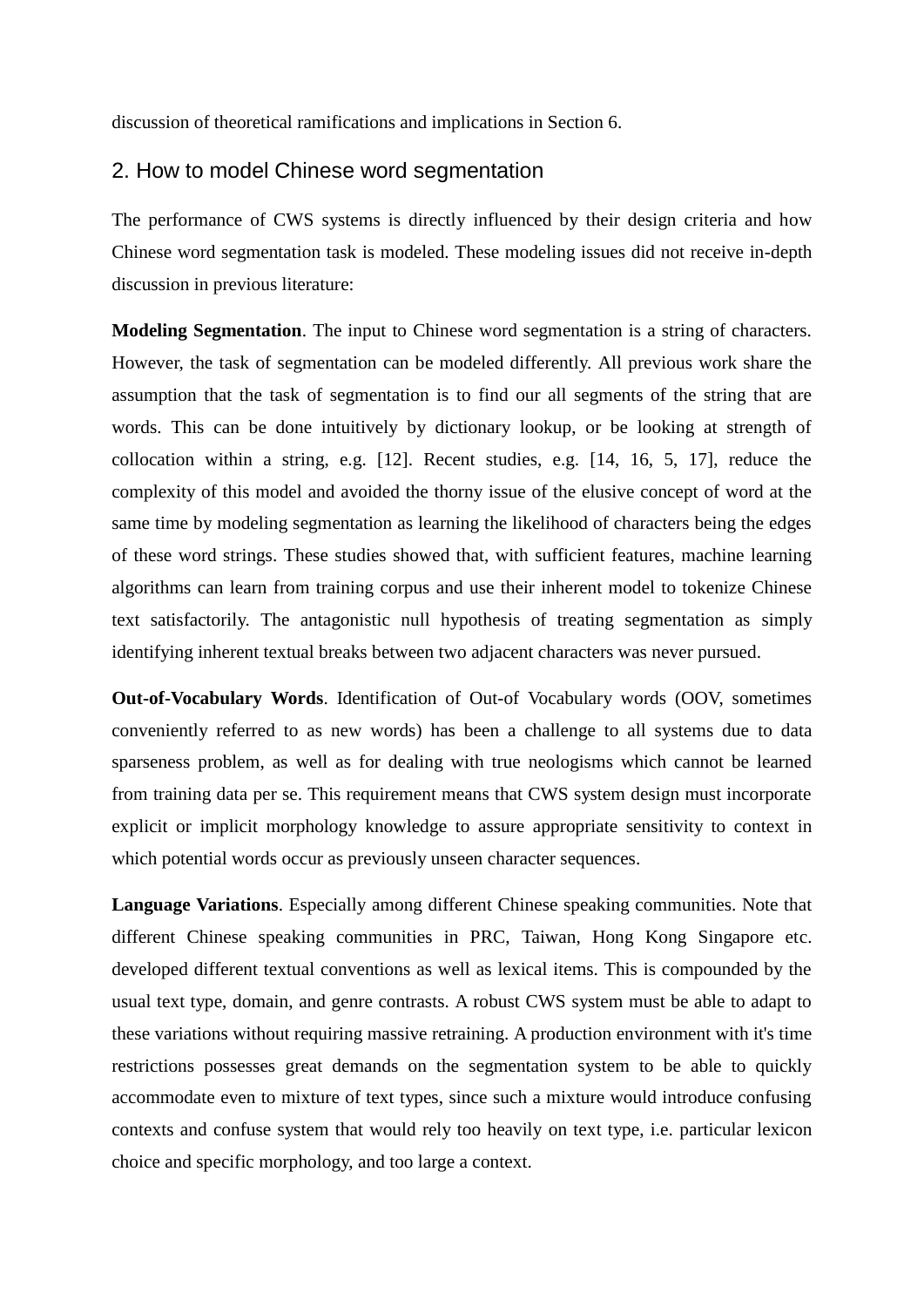**Space and time demands**. Current CWS systems cannot avoid long training times and large memory demands. This is a consequence of the segmentation model employed. This is acceptable when CWS systems are used for offline tasks such as corpora preprocessing, where time and space can be easily provided and when needed. However, for any typically web-based practical language engineering applications, such high demand on computing time is not acceptable.

## 2.1 Previous works: a critical review

Two contrasting approaches to Chinese word segmentation summarize the dilemma of segmentation system design. A priori, one can argue that segmentation is the essential tool for building a (mental) lexicon hence segmentation cannot presuppose lexical knowledge. On the other hand, as a practical language technology issue, one can also argue that segmentation is simply matching all possible words from a (hypothetical) universal lexicon and can be simplified as mapping to a large yet incomplete lexicon. Hence we can largely divide previous approaches to Chinese word segmentation as lexicon-driven or text-driven.

**Text-Driven**. Text-driven approach to segmentation relies on contextual information to identify words and do not assume any prior lexical knowledge. Researches in this approach typically emphasize the need for an empirical approach to define the concept of a word in a language. [12] work based on mutual information (MI) is the best-known and most comprehensive in this approach. The advantage of this approach it can be applied to all different variations of language and yet be highly adaptive. However, the basic implementation of MI applies bi-syllabic words only. In addition, it cannot differentiate between highly collocative bigrams (such as 就不 *jiubu* "...then not...") and words. Hence it typically has lower recall and precision rate than current methods. Even though text-driven approaches are no longer popular, they are still widely used to deal with OOV with a lexicon-driven approach.

**Tokenization**. The classical lexicon-driven segmentation model, described in [1] and is still adopted in many recent works. Segmentation is typically divided into two stages: dictionary look up and OOV word identification. This approach requires comparing and matching tens of thousands of dictionary entries in addition to guessing a good number of OOV words. In other words, it has a  $10^4$  x  $10^4$  scale mapping problem with unavoidable data sparseness. This model also has the unavoidable problem of overlapping ambiguity where e.g. a string  $[C_i, I, C_i]$  $C_{i+1}$ ] contains multiple sub-strings, such as  $[C_{i-1}, C_i]$  and  $[C_i, C_{i+1}]$ , which are entries in the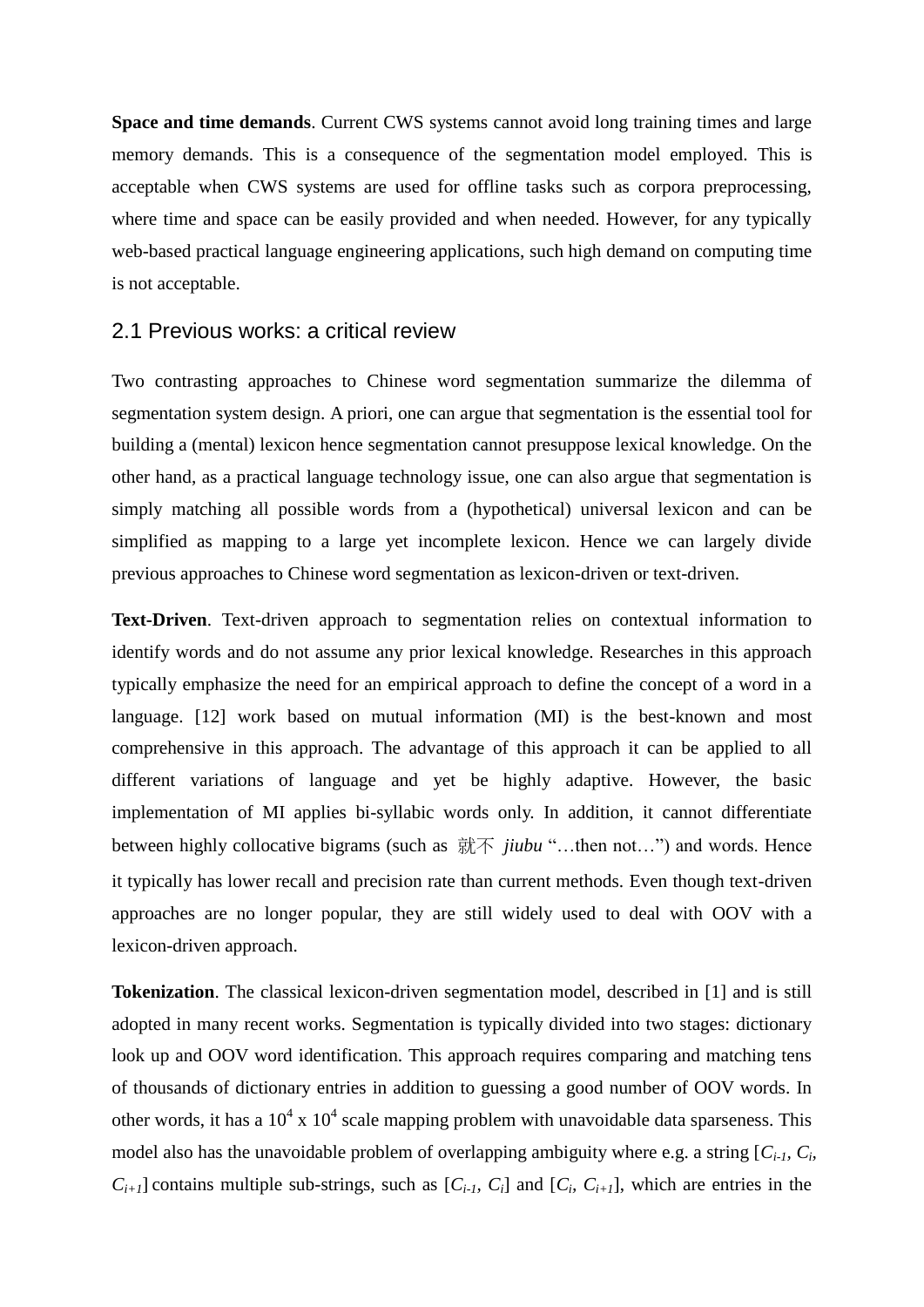dictionary. The degree of such ambiguities is estimated to fall between 5% to 20% [2, 6].

**Character classification**. Character classification or tagging, first proposed in [14], became a very popular approach recently since it is proved to be very effective in addressing problems of scalability and data sparseness [14, 4, 16, 17]. Since it tries to model the possible position of a character in a word as character-strings, it is still lexicon-driven. This approach has been also successfully applied by to name entity resolution, e.g. [17]. This approach is closely related to the adoption of the machine learning algorithm of conditional random field (CRF), [7]. CRF has been shown [11] to be optimal algorithm for sequence classification. The major disadvantages are big memory and computational time requirement.

## 3. Model

Our approach is based on a simplified idea of Chinese text, which we have introduced earlier in [15]. Chinese text can be formalized as a sequence of characters and intervals as illustrated in Figure 1.

> $c_1, I_1, c_2, I_2, \ldots, c_n - 1, I_n - 1, c_n$ *Figure 1: Chinese text formalization*

There is no indication of word boundaries in Chinese text, only string of characters *c<sup>i</sup>* . Characters in this string can be conceived as being separated by interval *I<sup>i</sup>* . To obtain a segmented text, i.e. a text where individual words are delimited by some graphical mark such as space, we need to identify which of these intervals are to be replaced by such word delimiter.

We can introduce a utility notion of imaginary intervals between characters, which we formally classify into two types:

**Type 0**: a character boundary (CB) is an imaginary boundary between two characters

**Type 1**: a word boundary (WB), an interval separating two words.

With such a formulation, segmentation task can be easily defined as a classification task and machine learning algorithms can be employed to solve it. For conventional machine learning algorithms, classifications are made based on a set of features, which identify certain properties of the target to be classified.

In a segmented text, all the intervals between characters are labeled as a word boundary or as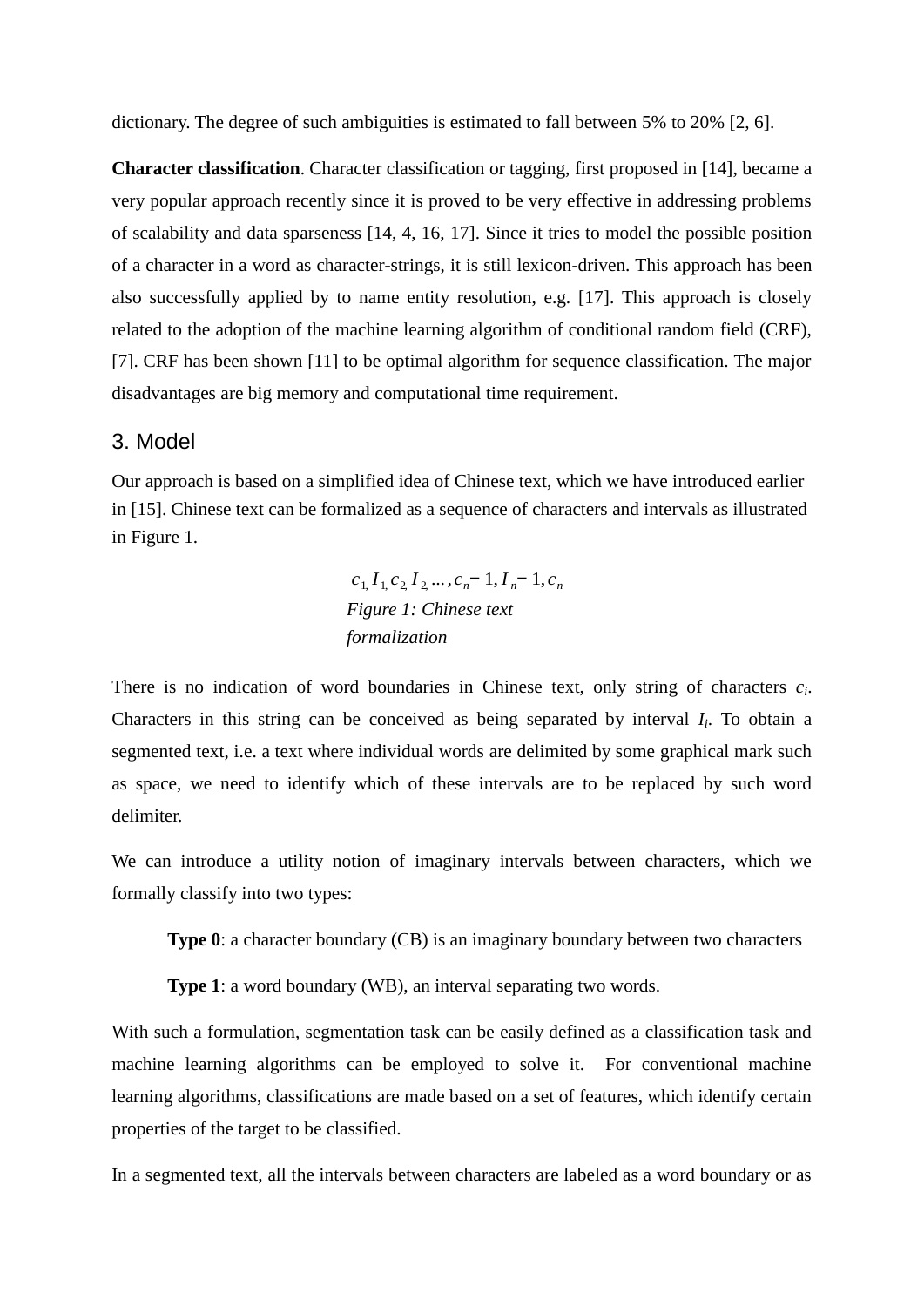a character boundary, however, characters are not considered as being part of any particular word. Their sole function is to act as a contextual aid for identification of the most probable interval label. Since the intervals between characters (be it a word boundary or a character boundary) don't carry any information at all, we need to rely on the information provided by group of characters surrounding them.

Now we can collect n-grams that will provide data for construction of features that will provide learning basis for machine learning algorithm. A sequence, such the one illustrated in Figure 1, can be obtained from segmented corpus, and hence the probability of word boundary with specified relation to each n-gram may be derived. The resulting table which consists of each distinct n-gram entry observed in the corpus and the probability of a word



*Figure 2: The feature vectors used in this study. While C denotes a character in the sequence, B indicates the imaginary boundary. Thus CBC denotes a bi-gram containing the interval.*

boundary defines our n-gram collection.

Figure 2 shows the format of the feature vectors, or interval vectors, used in this study. We build the n-gram model up to  $n = 2$ .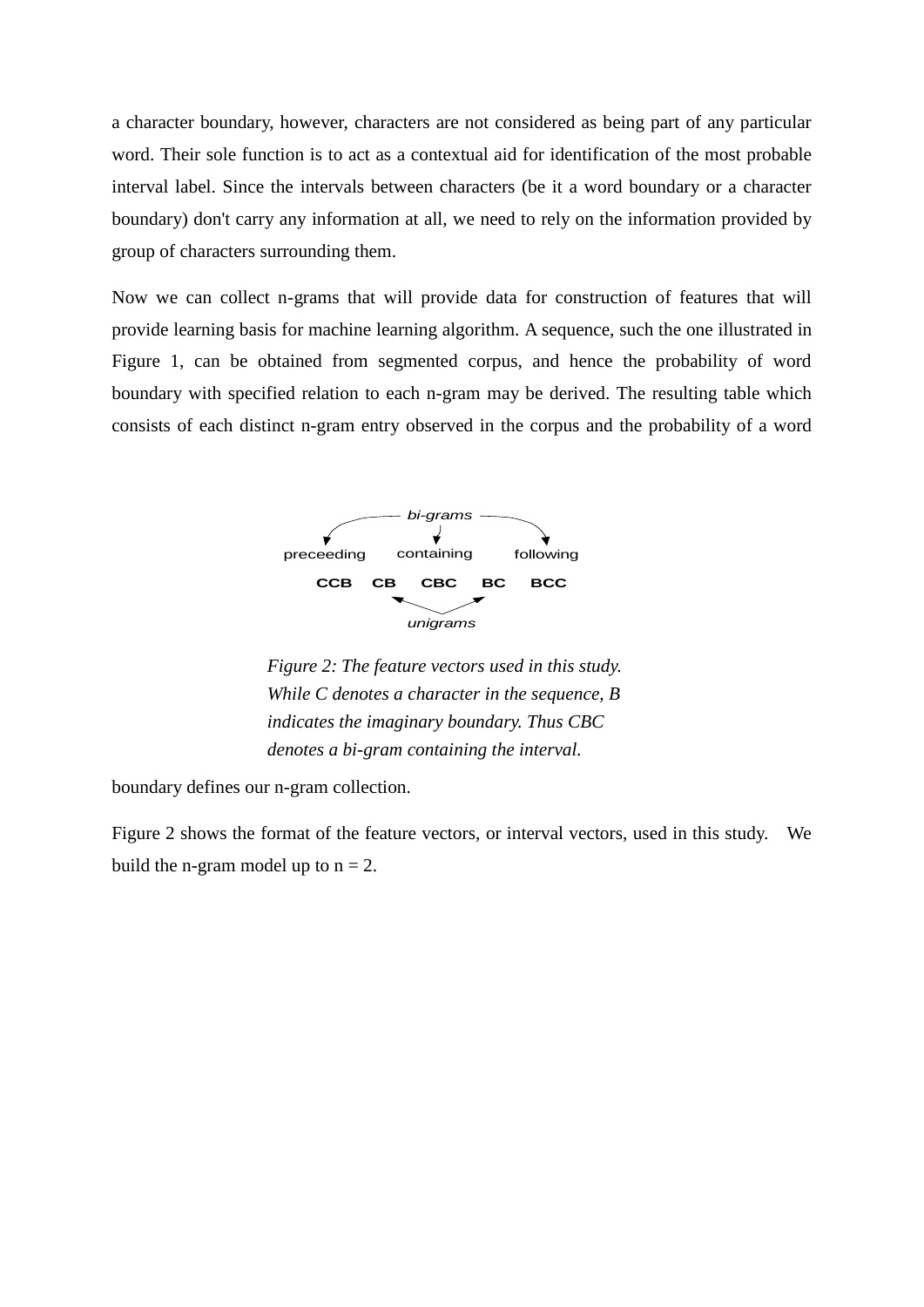To allow for a more fine-grained statistical information we have decomposed an interval



surrounding context into two unigrams and three bi-grams. For convenience, we can define each interval by the two characters that surround it. Then, for each interval  $\langle b, c \rangle$  in a 4-character window *abcd* we collect two unigrams *b* and *c* and three bi-grams *ab, bc, cd* and compute probability of that interval being a word boundary. These five n-grams are stored in a vector, which is labeled as Type 0 (character boundary) or Type 1 (word boundary): <*ab, b, bc, c, cb, 0> or <ab, b, bc, c, cb, 1>.* An example of an encoding of a sample from the beginning of Bakeoff 3 AS training corpus: "時間:三月十日" (shijian:sanyueshiri), which

| AB    | B     | BC.   | C     |       | Typ.     | Inter.        |
|-------|-------|-------|-------|-------|----------|---------------|
| 0.500 | 0.595 | 0.003 | 0.173 | 0.021 |          | 時間            |
| 0.983 | 0.958 | 1.000 | 0.998 | 1.000 |          | 間:            |
| 1.000 | 0.998 | 1.000 | 0.713 | 0.994 |          | $: \; \equiv$ |
| 0.301 | 0.539 | 0.010 | 0.318 | 0.054 | $\theta$ | 三月            |
| 0.964 | 0.852 | 1.000 | 0.426 | 0.468 |          | 月十            |
| 0.002 | 0.245 | 0.065 | 0.490 | 0.010 | $\theta$ | 十日            |

*Table 1: Example of encoding and labeling of interval vectors in a 4-character window ABCD*

would be correctly segmented as "時間 : 三月十日" (shijian : sanyue shiri) can be seen in Table 1.

Set of such interval vectors provides a training corpus on which we apply machine learning algorithm, in our case logarithmic regression. Unsegmented text is prepared in the same fashion and the interval vectors are subsequently labeled by a classifier.

# 4. Training the Machine Learning Model

It is our goal to develop a segmentation system that would be able handle different types of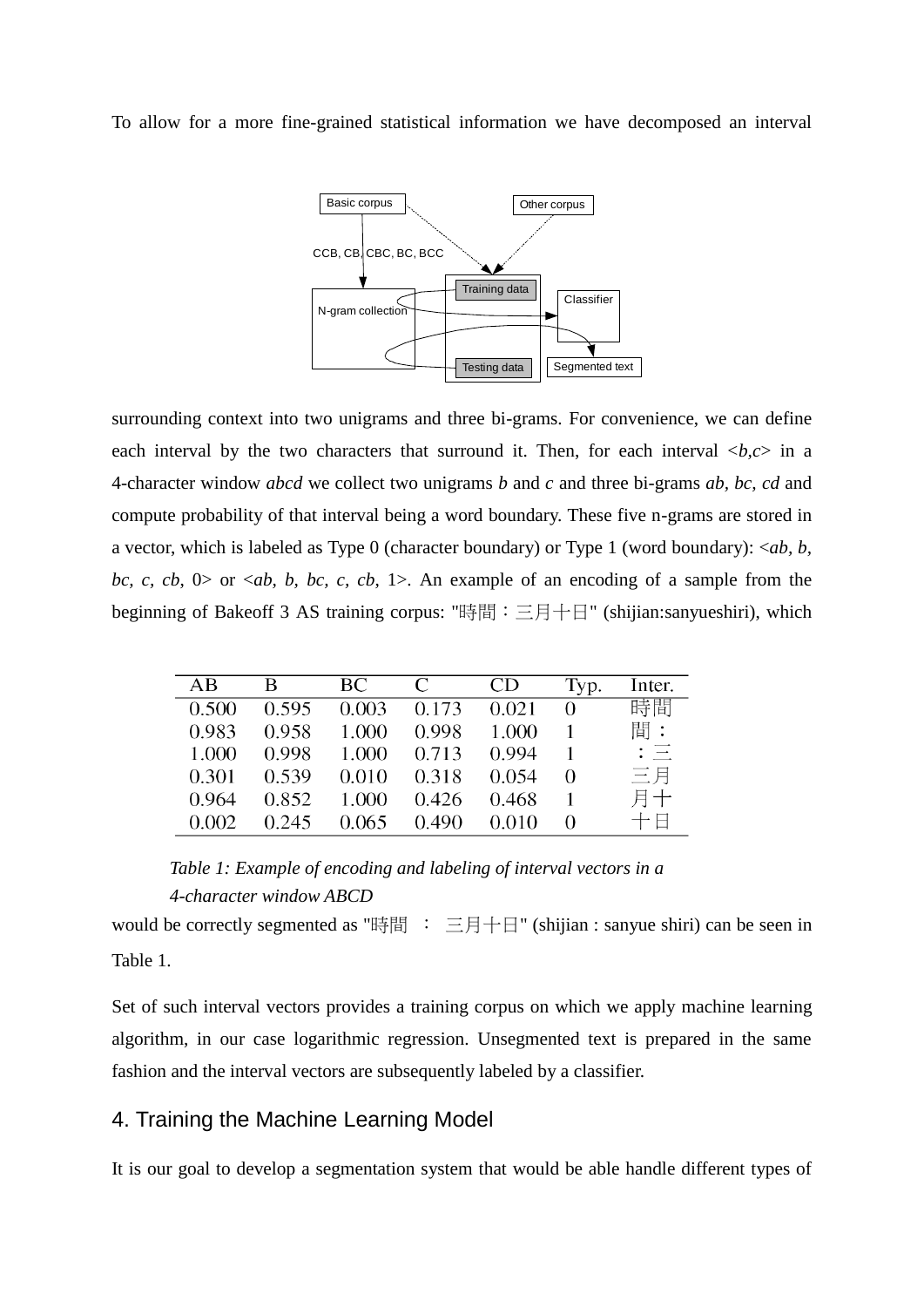text. A large uniform training corpus is desirable for high precision of segmentation, but that would cause a specialization of the classifier to types of texts contained in the corpus and system's generality would be compromised.

Furthermore, using a training data set converted from an independent corpus may give supplementary information and provide certain adaptation mechanism for the classifier during training, but leave the basic n-gram collection untouched. However, a smaller set of

| No of vectors | LogReg | LDA    | <b>NNet</b> | <b>SVM</b> |
|---------------|--------|--------|-------------|------------|
| 17,577,301    | 0.9857 | 0.9784 | 0.9865      | 0.9862     |
| 1,000,000     | 0.9862 | 0.9796 | 0.9881      | 0.9876     |
| 100,000       | 0.9856 | 0.9796 | 0.9844      | 0.9867     |
| 10,000        | 0.9872 | 0.9811 | 0.9892      | 0.9879     |
| 1,000         | 0.9910 | 0.9820 | 0.9940      | 0.9920     |
| 100           | 1.0000 | 0.9700 | 1.0000      | 0.9900     |

## *Table 2: Performance during training*

training data may give similar performance but with much lower cost.

If the features in the n-gram collection are properly defined, the final results from different machine learning algorithms may not differ too much. On the contrary, if the available n-gram collection does not provide efficient information, classifiers with ability to adjust the feature space may be necessary.

In our preliminary tests, during which we wanted to decide which machine learning algorithm would be most appropriate, the Academia Sinica Balance Corpus (ASBC) is used for the derivation of the n-gram collection and training data. The CityU corpus from the SigHAN Bakeoff2 collection is used for testing.

In order to verify the effect of the size of the training data, the full ASBC  $(\sim 17 \text{ million})$ intervals) and a subset of it (1 million randomly selected intervals) are used for training separately.

| No of vectors | LogReg | LDA    | <b>NNet</b> | <b>SVM</b> |
|---------------|--------|--------|-------------|------------|
| 17,577,301    | 0.9386 | 0.9326 | 0.9373      | 0.9362     |
| 1,000,000     | 0.9386 | 0.9325 | 0.9360      | 0.9359     |
| 100,000       | 0.9389 | 0.9326 | 0.9331      | 0.9369     |
| 10,000        | 0.9393 | 0.9326 | 0.9338      | 0.9364     |
| 1,000         | 0.9373 | 0.9330 | 0.9334      | 0.9366     |
| 100           | 0.9106 | 0.9355 | 0.9198      | 0.9386     |

*Table 3: Performance during testing*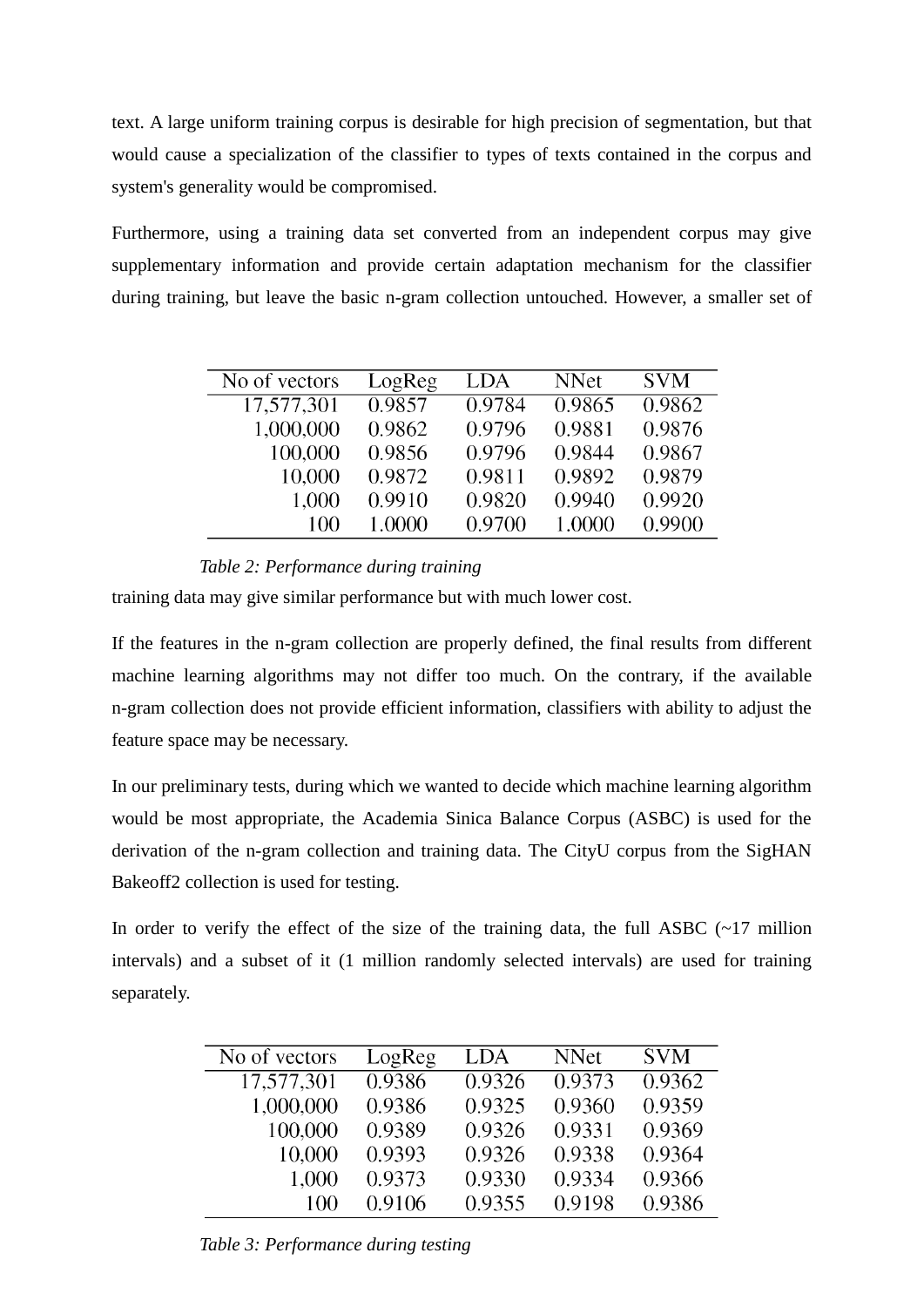Furthermore, four different classifiers, i.e., logistic regression (LogReg) [9], linear discriminative analysis (LDA)[13], multi-layer perceptron (NNET)[13], and support vector machine (SVM)[3], were tested.

The segmentation results are compared with the "gold standard" provided by the SigHAN Bakeoff2.

| No of vectors | LogReg | LDA    | <b>NNet</b> | <b>SVM</b> |
|---------------|--------|--------|-------------|------------|
| 17,577,301    | 0.9386 | 0.9326 | 0.9373      | 0.9362     |
| 1,000,000     | 0.9386 | 0.9325 | 0.9360      | 0.9359     |
| 100,000       | 0.9389 | 0.9326 | 0.9331      | 0.9369     |
| 10,000        | 0.9393 | 0.9326 | 0.9338      | 0.9364     |
| 1,000         | 0.9373 | 0.9330 | 0.9334      | 0.9366     |
| 100           | 0.9106 | 0.9355 | 0.9198      | 0.9386     |

*Table 4: Performance during training: new corpus*

Tables 2 and 3 show the training and testing accuracies of various classifiers trained with the ASBC. All classifiers tested perform as expected, with their training errors increase with the size of the training data, and the testing errors decrease with it. Table 2 clearly shows that the training data size has little effect on the testing error while it is above 1000. This proves that once a sufficient n-gram collection is provided for preparation of the interval vectors, classifier can be trained with little input.

It is also shown in Table 2 that four classifiers give similar performance when the training data size is above 1000. However, while the training sample size drops to 100, the SVM and LDA algorithms show their strength by giving similar performance to the experiments trained with larger training data sets.

| No of vectors | LogReg | LDA    | <b>NNet</b> | <b>SVM</b> |
|---------------|--------|--------|-------------|------------|
| 1,000,000     | 0.9424 | 0.9390 | 0.9423      | 0.9443     |
| 100,000       | 0.9425 | 0.9387 | 0.9417      | 0.9441     |
| 10,000        | 0.9421 | 0.9410 | 0.9409      | 0.9430     |
| 1,000         | 0.9419 | 0.9418 | 0.9332      | 0.9400     |
| 100           | 0.8857 | 0.9350 | 0.8812      | 0.9299     |

*Table 5: Performance during testing: new corpus*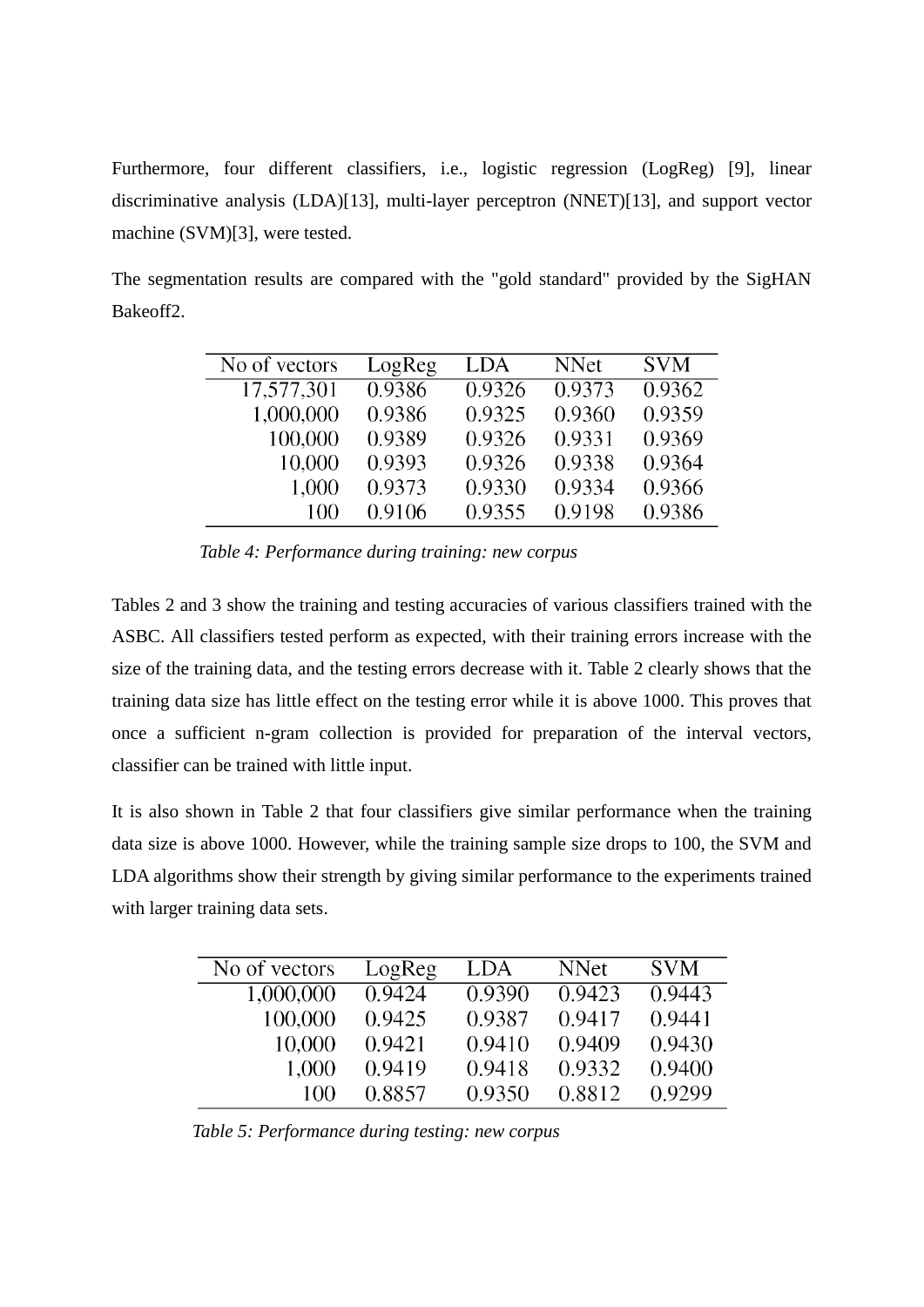To further explore the effectiveness of our approach, we have modified the experiment to show the performance in model adaptation. In the modified experiments the training and testing data sets are both taken from a foreign corpus (CityU), while our n-gram collection is still from ASBC. The relation between the derived features and the true segmentation may be different from the ASBC, and hence is learned by the classifiers. The results of the modified experiments are shown in Tables 4 and 5.

## 5. Results

In our test to compare our performance objectively with other approaches, we adopt logarithmic regression as our learning algorithm as it yielded best results during our test. We apply the segmentation system to two traditional Chinese corpora, CKIP and CityU, provided for SigHAN Bakeoff 3. In the first set of tests, we used training corpora provided by SigHAN Bakeoff3 for n-gram collection, training and testing. Results of these tests are presented in Table 6.

|                        | cityu | ckip        |
|------------------------|-------|-------------|
| F-measure              |       | 0.933 0.919 |
| <b>OOV</b> Rate        | 0.179 | 0.204       |
| <b>OOV Recall Rate</b> | 0.888 | 0.871       |
| <b>IV Recall Rate</b>  | 0.941 | 0.943       |

| Table 7: Results (Bakeoff 3 dataset): |
|---------------------------------------|
| traditional Chinese                   |

|                        | cityu           | ckip  |
|------------------------|-----------------|-------|
| F-measure              | 0.920           | 0.925 |
| <b>OOV</b> Rate        | $0.167$ $0.187$ |       |
| <b>OOV</b> Recall Rate | 0.920           | 0.893 |
| <b>IV Recall Rate</b>  | 0.920           | 0.930 |

*Table 6: Combined results (Bakeoff 3 dataset): traditional Chinese*

In addition, to underline the adaptability of this approach, we also tried combining both corpora and then ran training on random sample of vectors. This set of tests is designed to exclude the possibility of over-fitting and to underline the robustness of the WBD model. Note that such tests are not performed in SigHAN Bakeoffs as many of the best performances are likely over-fitted. Results of this test are shown in Table 7.

Table 6 and 7 show that our OOV recall is comparable with our overall F-score, especially when our system is trained on selected vectors from combined corpus. This is in direct contrast with all existing systems, which typically has a much lower OOV recall than IV recall. In other words, our approach applies robustly to all textual variations with reliably good results. Table 8 shows that indeed our OOV recall rate shows over 16% improvement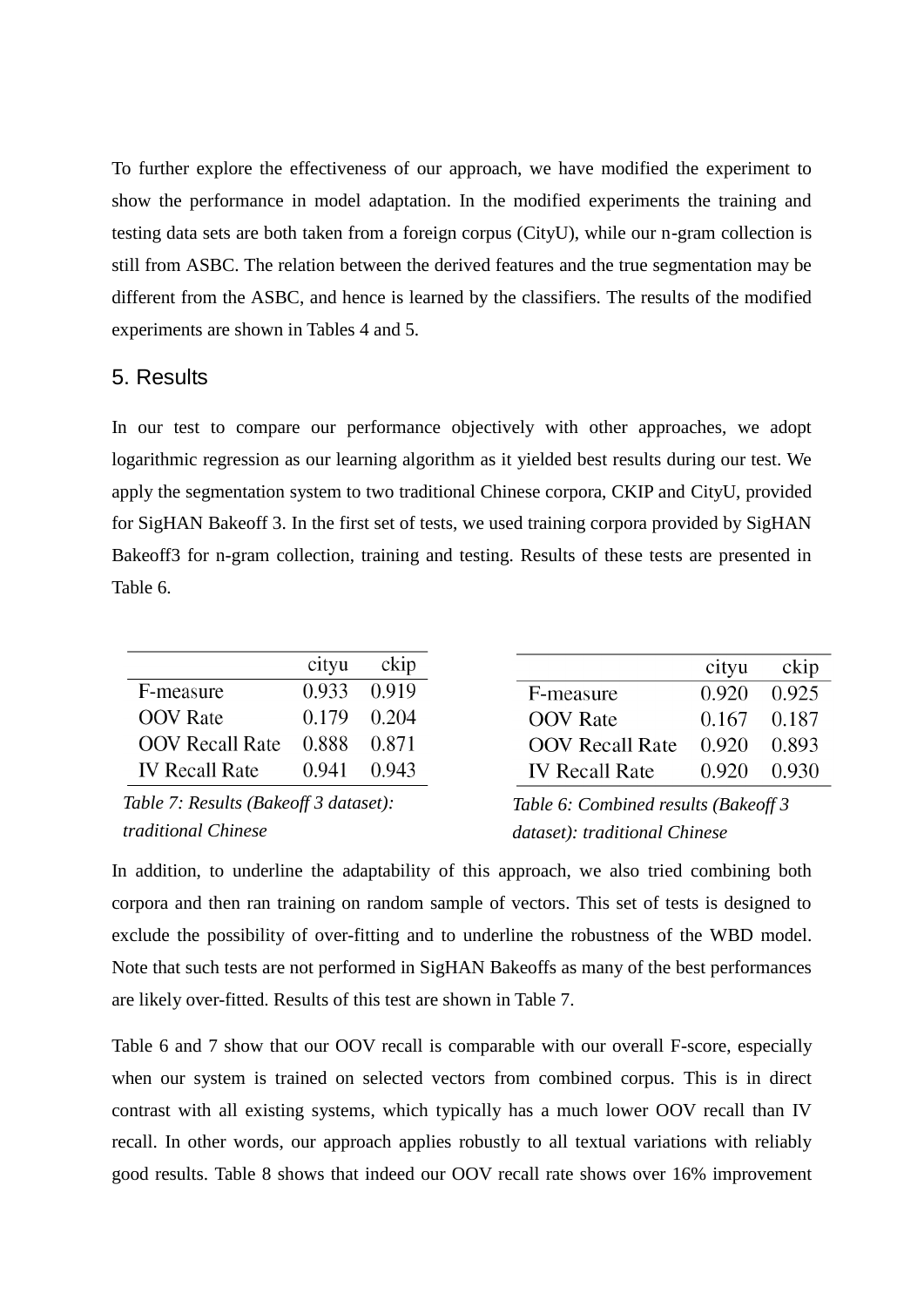over the best Bakeoff3 result for CityU, and over 27% improvement over best result for CKIP data.

|                         | ckip  | cityu |
|-------------------------|-------|-------|
| Microsoft Research Asia | 0.702 | 0.792 |
| IASL                    | 0.656 | 0.792 |
| Respective corpus       | 0.888 | 0.871 |
| Combined corpora        | 0.893 | 0.920 |

*Table 8: Our OOV recall results compared to* 

# 6. Discussion

We refined and implemented the WBD model for Chinese word segmentation and show that it is a robust and realistic model for Chinese language technology. Most crucially, we show that the WBD model is able to reconcile the two competitive goals of the lexicon-driven and text-driven approaches. The WBD model maintains comparable F-score level with the most recent CRF character-classification based results, yet improves substantially on the OOV recall.

We showed that our system is robust and not over-fitted to a particular corpus, as it yields comparable and reliable results for both OOV and IV words. In addition, we show that same level of consistently high results can be achieved across different text sources. Our results show that Chinese word segmentation system can be quite efficient even when using very simple model and simple set of features.

Our current system, which has not been optimized for speed, is able to segment text in less then 50 seconds. Time measurement includes preparation of testing data, but also training phase. We believe that with optimized and linked computing power, it will be easy to implement a real time application system based on our model. In the training stage, we have shown that sampling of around 1,000 vectors is enough to yield one of the best results. Again, this is a promise fact for the WBD model of segmentation to be robust. It is notable, that in case of training on combined corpora (CKIP and CityU) the results are even better than test in respective data sets, i.e. CKIP training corpus for segmenting CKIP testing text, or CityU respectively. This is undoubtedly the result of our strategy of granulation of the context around each interval. Since four characters that we use for representation of the interval context are broken up into two unigrams and three bi-grams, we let the system to get more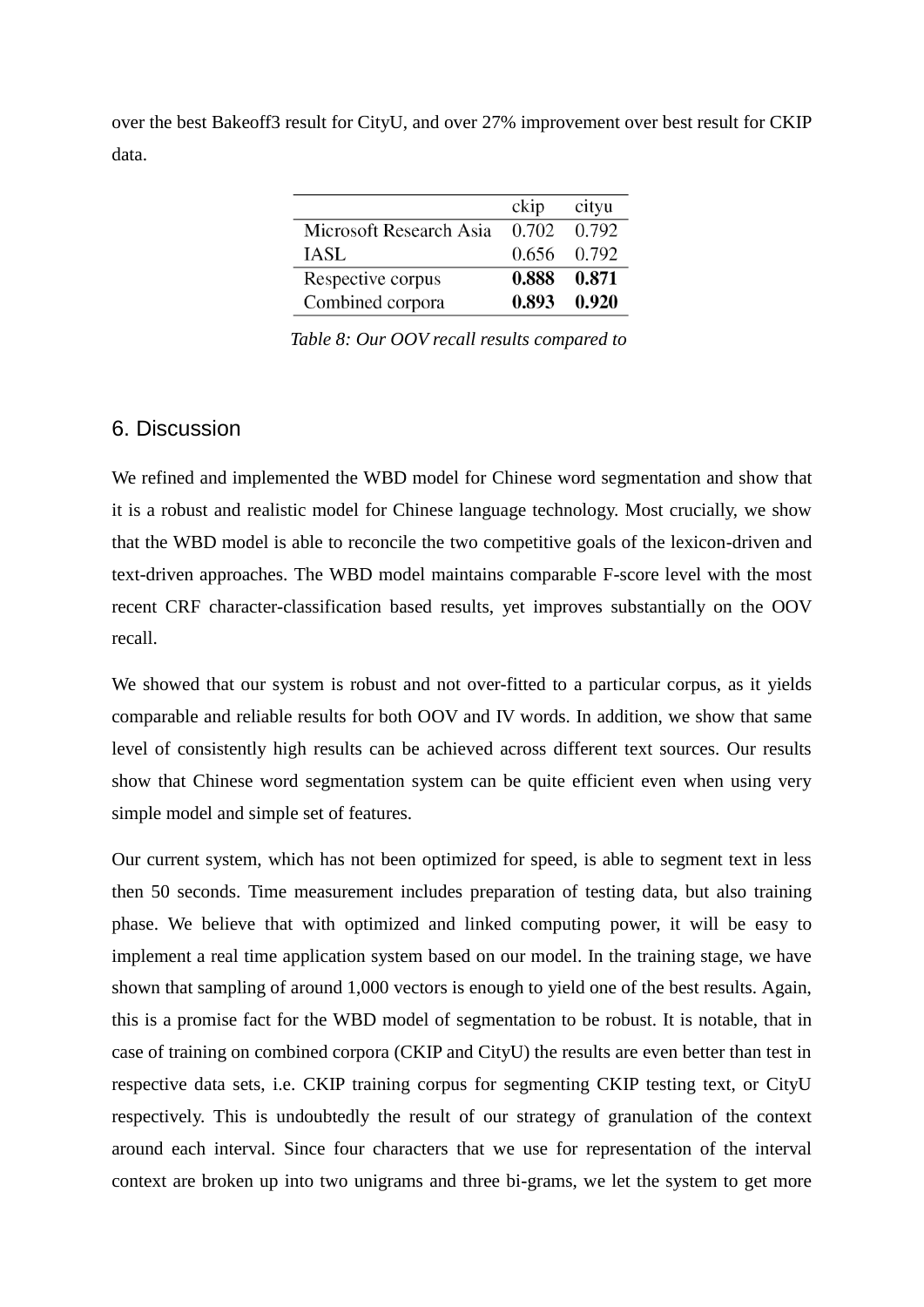refined insight into the segmented area.

Consequently, the system is learning morphology of Chinese with greater generality and this results in higher OOV scores. It can be argued that in our combined corpora test, the OOV recall is even higher, because the input contains two different variants of Chinese language, Taiwanese variant contained in CKIP corpus and Hong Kong variant contained in CityU corpus.

Text preparation and post-processing also add to overall processing time. In our current results, apart from context vector preparation there was no other preprocessing employed and neither any post-processing. This fact also shows that our system is able to handle any type of input without the need to define special rules to pre- or post-process the text. Early results applying our model to simplified Chinese corpora are also promising.

In sum, our WBD model for Chinese word segmentation yields one of the truly robust and realistic segmentation program for language technology applications. If these experiments are treated as simulation, our results also support the linguistic hypothesis that word can be reliably discovered without a built-in/innate lexicon. We will look into developing a more complete model to allow for more explanatory account for domain specific shifts as well as for effective bootstrapping with some lexical seeds.

#### References

- [1] K.J Chen and S.H. Liu, "Word Identification for Mandarin Chinese sentences", in *Proceedings of the 14th conference on Computational Linguistics,* pp.101-107, 1992.
- [2] T.-H. Chiang, J.-S. Chang, M.-Y. Lin and K.-Y. Su, "Statistical Word Segmentation", in C.-R. Huang, K.-J. Chen and B.K. T'sou (eds.): *Journal of Chinese Linguistics*, Monograph Series, Number 9, Readings in Chinese Natural Language Processing, pp. 147-173, 1996.
- [3] E. Dimitriadou, K. Hornik, F. Leisch, D. Meyer and A. Weingessel "e1071: Misc. Functions of the Department of Statistics (e1071)", TU Wien R package version 1.5-17., 2007.
- [4] J. Gao, A. Wu, M. Li, C.-N. Huang, H. Li, X. Xia and H.Qin, "Adaptive Chinese Word Segmentation", in *Proceedings of ACL-2004*, 2004.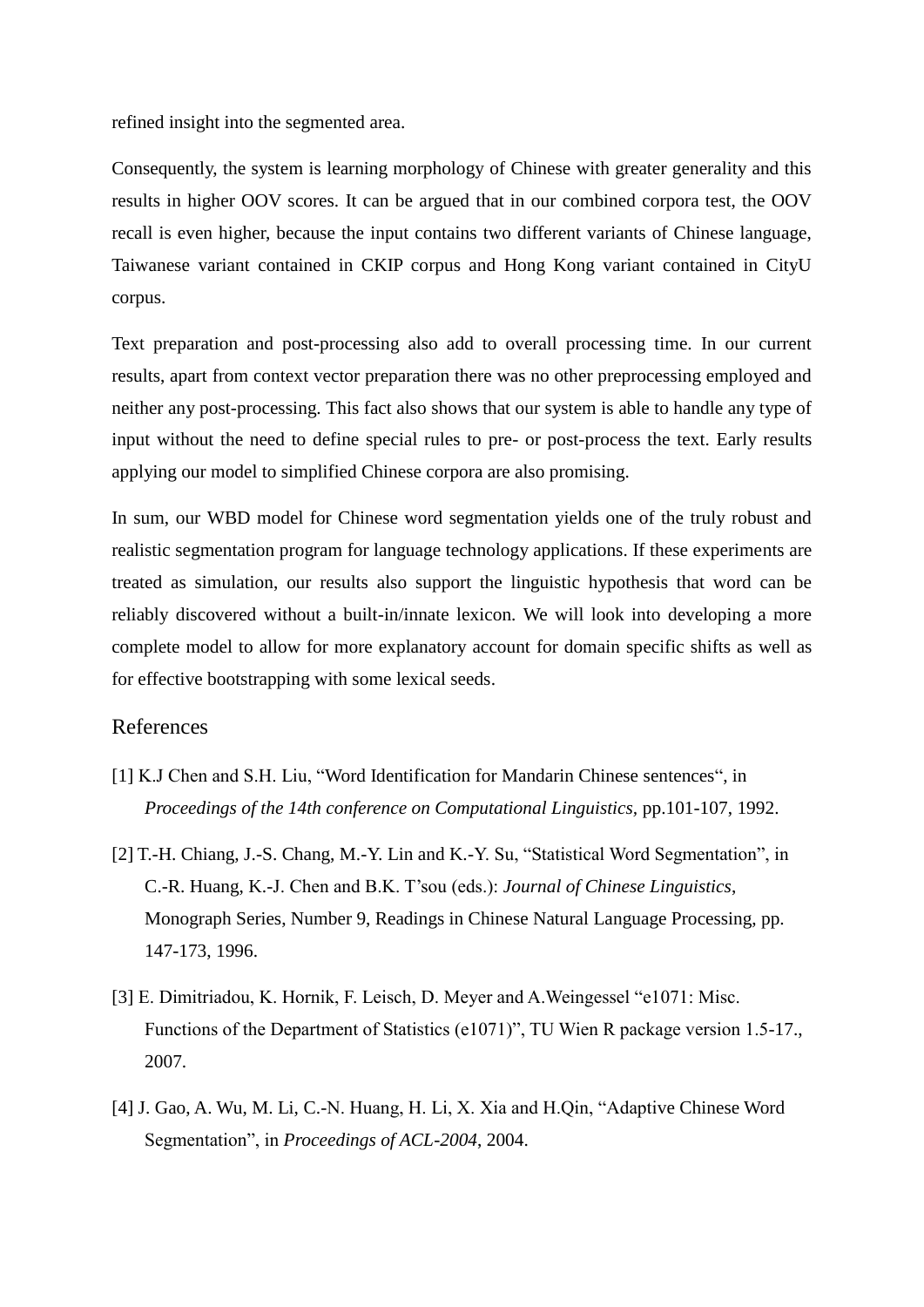- [5] C.-N. Huang and H. Zhao, "Which Is Essential for Chinese Word Segmentation: Character versus Word", *The 20th Pacific Asia Conference on Language*, *Information and Computation (PACLIC-20)*, pp.1-12, 2006.
- [6] H. Meng and C. W. Ip. "An Analytical Study of Transformational Tagging for Chinese Text", in *Proceedings of ROCLING XII*, pp. 101-122, 1999.
- [7] J.D. Lafferty, A. McCallum and F.C.N. Pereira, "Conditional random fields: Probabilistic models for segmenting and labeling sequence data", in *ICML 2001*, pp 282–289, 2001.
- [8] G.-A. Levow, "The Third International Chinese Language Processing Bakeoff: Word Segmentation and Named Entity Recognition", in *Proceedings of the Fifth SIGHAN Workshop on Chinese Language Processing*, Association for Computational Linguistics, pp.108–117, 2006.
- [9] R Development Core Team, "R: A Language and Environment for Statistical Computing. R Foundation for Statistical Computing", Vienna, Austria, 2008.
- [10] M. Redington, N. Chater, C. Huang, L. Chang and K. Chen, "The Universality of Simple Distributional Methods: Identifying Syntactic Categories in Mandarin Chinese", in *Proceedings of the International Conference on Cognitive Science and Natural Language Processing*, 1995.
- [11] B. Rosenfeld, R. Feldman and M. Fresko, "A systematic cross-comparison of sequence classifiers‖, in *SDM 2006*, 2006.
- [12] R. Sproat, C. Shih, W. Gale and N. Chang, "A Stochastic Finite-State Word-Segmentation Algorithm for Chinese", *Computational Linguistics*, 22(3) pp. 377-404, 1997.
- [13] W. N. Venables and B. D. Ripley, "Modern Applied Statistics with S", Fourth Edition, Springer New York, ISBN 0-387-95457-0, 2002.
- [14] N. Xue, "Chinese Word Segmentation as Character Tagging", *Computational Linguistics and Chinese Language Processing*. 8(1), pp. 29-48, 2003.
- [15] C.-R. Huang, P. Šimon, S.-K. Hsieh and L. Prévot, "Rethinking Chinese Word Segmentation: Tokenization, Character Classification, or Wordbreak Identification", *Proceedings of the 45th Annual Meeting of the Association for Computational*